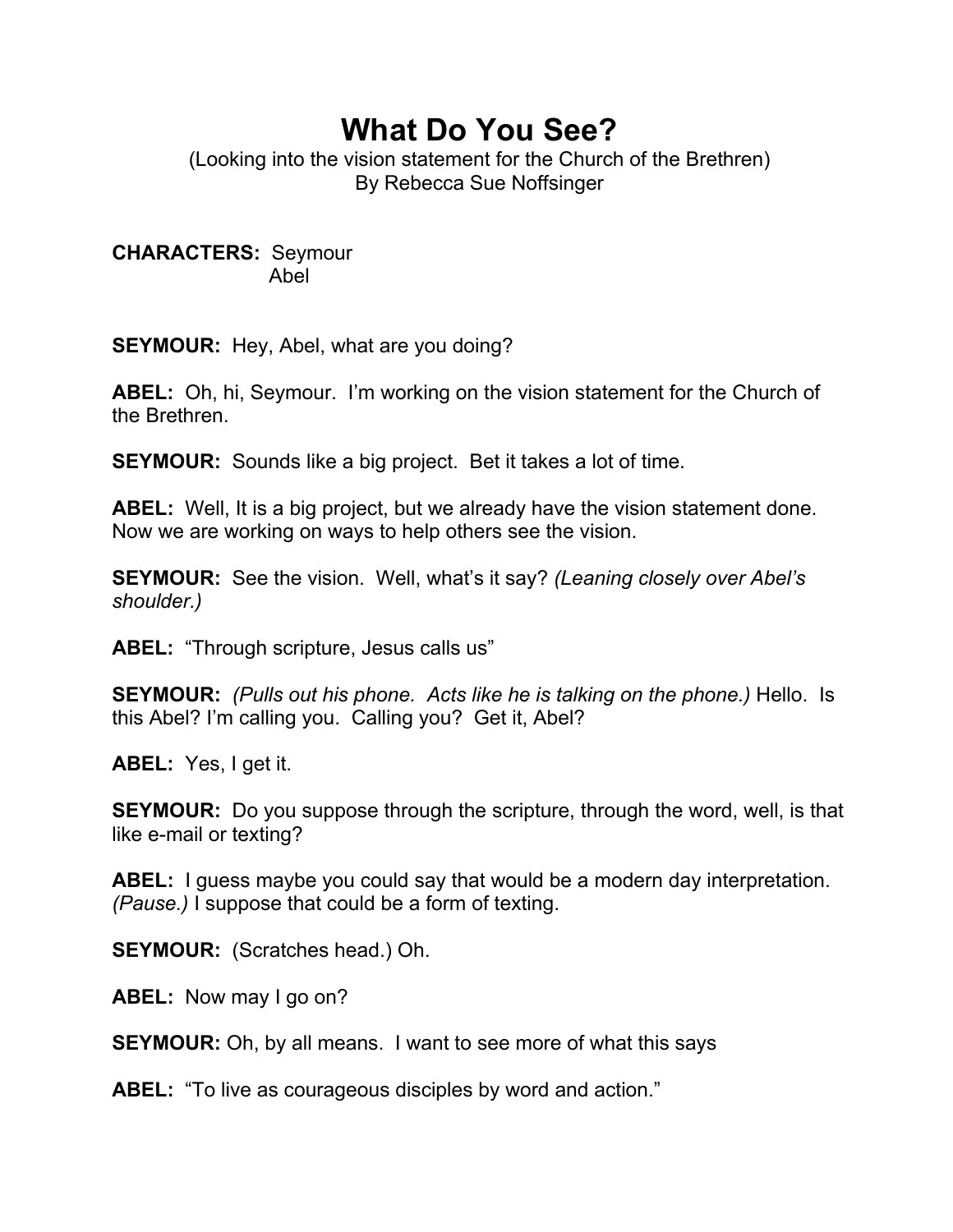**SEYMOUR:** What does courageous mean? There is a Captain Courageous. He's a super hero. Does that mean I have to live as a super hero? Were the disciples super heroes? What do I do as courageous words and acts? How do I live that way?

**ABEL:** You know, Seymour, you sure ask a lot of questions. How about I continue?

**SEYMOUR:** Why, sure. Go right ahead. Don't let me stop you.

**ABEL:** Good. I'll continue. "To surrender ourselves to God."

**SEYMOUR:** Surrender? Do you mean like when they would wave a white flag and give up all their stuff to the one who was in charge of the enemy?

**ABEL:** Yes, but in this case, you would be giving up yourself…to God.

**SEYMOUR:** Well, God is definitely not the enemy. *(Pause thinking.)* I would be giving my whole self to God?

**ABEL:** God would be in charge.

**SEYMOUR:** God in charge of my whole self. *(Thinks about it. Talks to self.)* That could be difficult.

**ABEL:** Going on. "To embrace one another."

**SEYMOUR:** Embrace! Would that be hugs? Hugs are good. I think I can do that part. Embrace people I like.

**ABEL:** Yes, Seymour. It is easy for me to embrace people I like. But if I'm surrendering to God, it means embracing people I like and also those people I don't like. What if they are different than me? Can I embrace them and accept their differences? Can you?

**SEYMOUR:** Oh. *(Frowns and thinks about it.)* 

**ABEL:** Can I finish this now?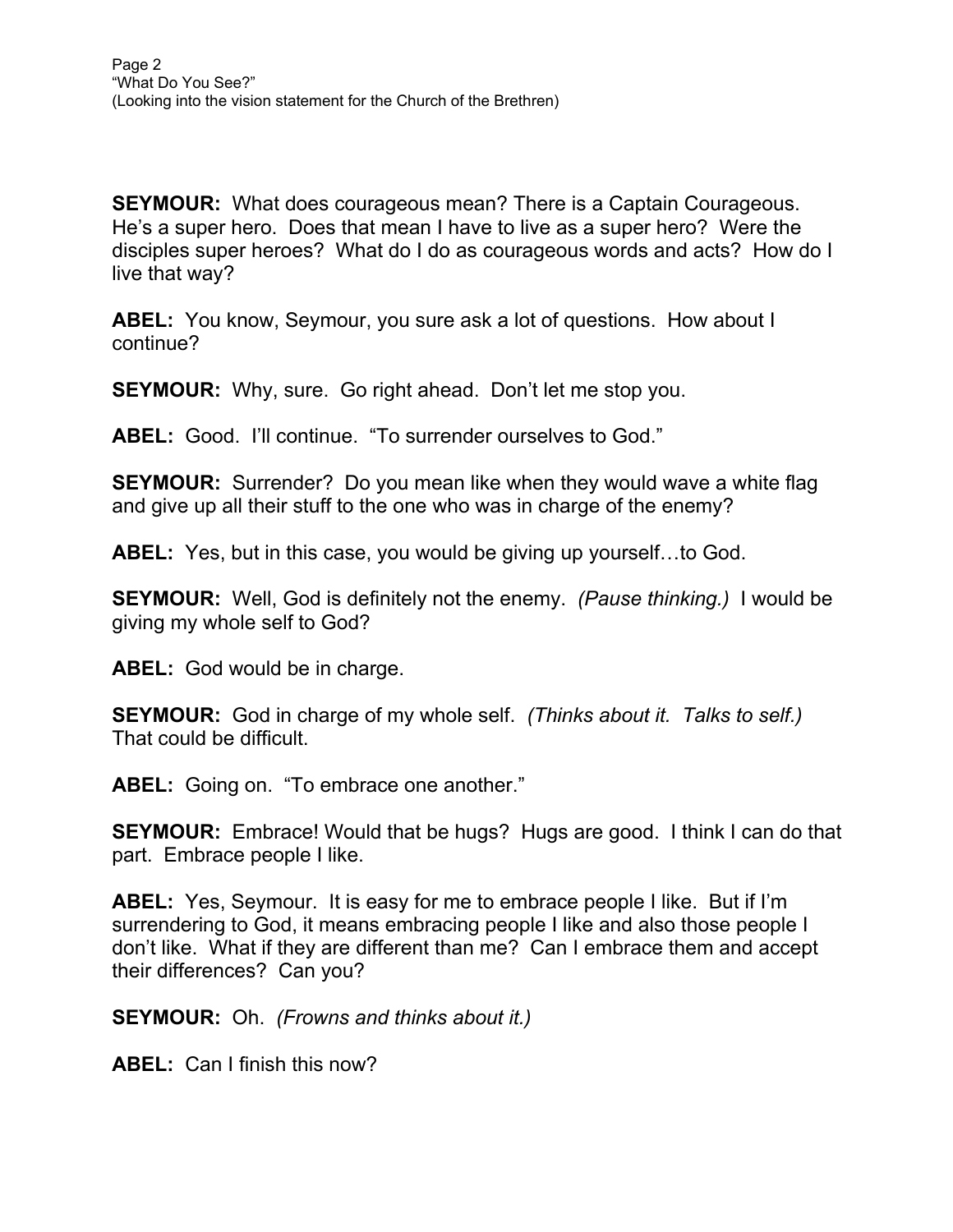**SEYMOUR:** Oh, sure. *(As Abel starts to speak Seymour interrupts.)* Go right ahead!

**ABEL:** *(Looks at Seymour with a pause.)* "To express God's love for all creation."

**SEYMOUR:** So, I need to show God's love for **all** creation? Does that mean my neighbor Joe who leaves his trash out, then it blows around and Dad has me pick it up or he lets his leaves blow on my yard and then I have to rake his leaves? And then that yippy dog he has drives me nuts!

**ABEL: All** creation.

## **SEYMOUR: All** creation?

**ABEL:** That's right. **All** creation. Not just your next door neighbor Joe, but all people, all around the world, all the resources, food, water, air, the earth. Show God's love for **all** creation.

**SEYMOUR:** But, Abel, what about that yippy dog? How do I express God's love?

**ABEL:** Seymour, it starts with you and each individual. You have to find God's love in each person. Look for the best in them. Or in the case of the yippy dog, learn to love him and try to show God's love and kindness.

**SEYMOUR:** That doesn't sound easy. So is that it?

**ABEL:** That's it.

**SEYMOUR:** *(Rubs chin.)* Can you say this vision statement again? *(Holds up hands like he is looking through a picture.)* Old Seymour needs to be able to see the vision.

**ABEL:** OK, here goes.

 "Through scripture, Jesus call us To live as courageous disciples by word and action To surrender ourselves to God, To embrace one another, To express God's love for all creation."